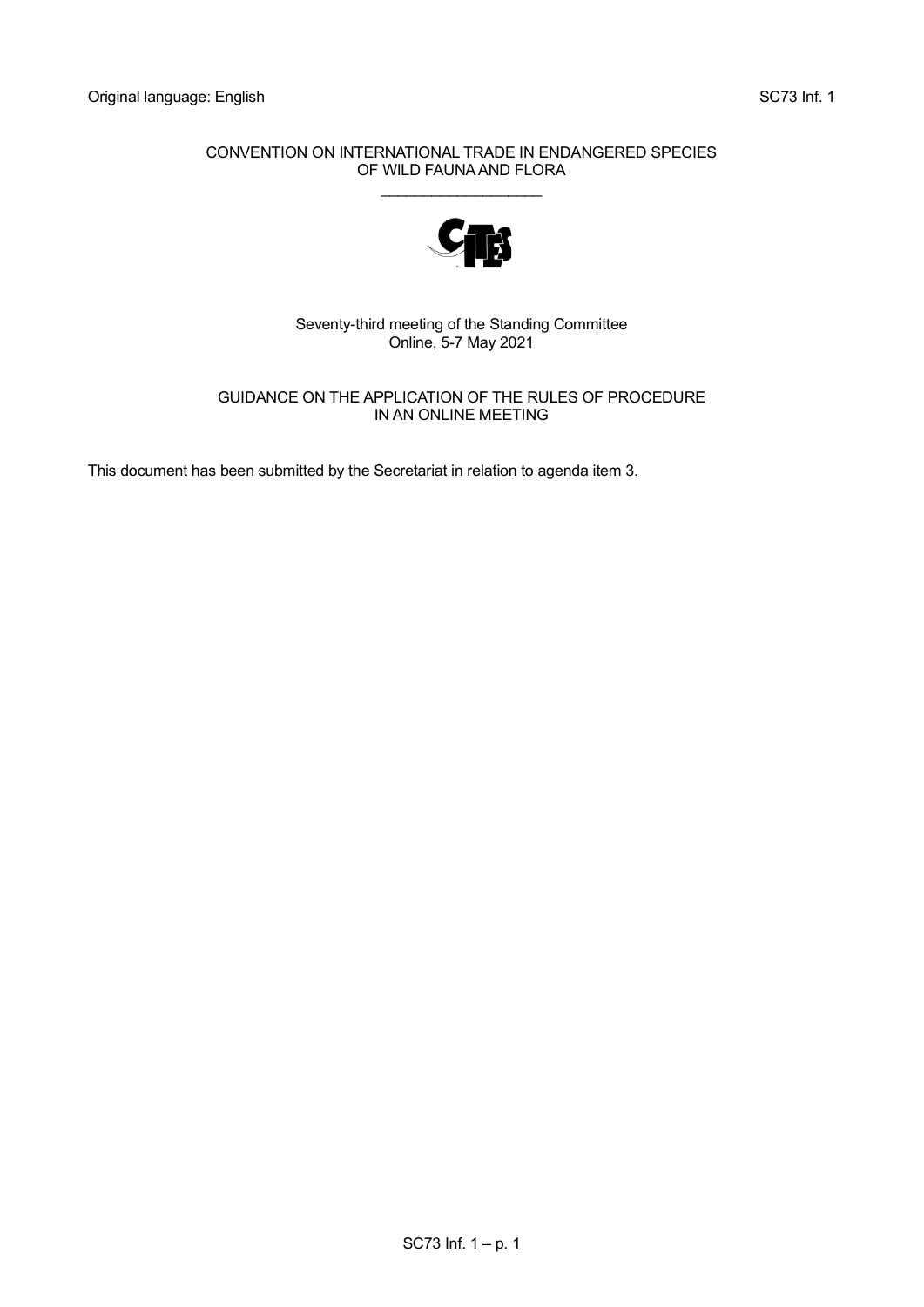### **Guidance on the application of the Rules of Procedure (RoP) of the Standing Committee in an online meeting**

*The Rules of procedure (RoP) of the Standing Committee, as adopted at SC70 in October 2018, are set out in the Annex to document SC73 Doc. 3. The RoP have been developed with physical meetings in mind and the application of some of the provisions may need some guidance in the context of an online meeting.* 

*An online meeting is a meeting held via an online platform, where the participants are not physically present at a meeting venue but are connected to the meeting via the Internet. The 73rd meeting of the Standing Committee will be held on 5-7 May 2021 on the KUDO platform with simultaneous interpretation in the three languages. Any technical issue is addressed in the instructions on the use of the platform which have been made available to the participants.* 

*This document provides guidance to the Chair and the participants on how to apply those provisions of the RoP where guidance for the online setting seems necessary.* 

# **Representation and attendance (Rules 1-4)**

Rule 1: It is understood that presence in meetings means physical or online presence. The former through physical presence in a room in the physical space, the latter through a connection to a meeting held online.

Rule 2: Parties that are not members of the Committee will be entitled to participate in the online meeting with a maximum of four connections per Party. A Party may include more observers on the letter of credentials, but they will have to share the four connections to the meeting platform.

Rules 3-4: Each agency or body can take part in the meeting with a maximum of two connections per agency or body. As above, more than two persons can register, but they will have to share the two connections to the meeting platform.

## **Credentials (Rule 5)**

For Rule 5 on credentials, please note that signed credentials should be scanned and submitted to the Secretariat by email at least one week in advance of the meeting. The signature may be a handwritten signature or an electronic equivalent. In the case of Members of the Committee, the credentials must clearly indicate the name of the Representative, alternate Representative and any Advisors of that Member or Acting Member.

#### **Officers and the Secretariat (Rules 6-7)**

The Chair will preside the online meeting from their remote location. The Vice-Chair will assist the Chair from their remote location as well. The Secretariat will service and act as secretary for the meeting and will also assist with the technical aspects of the meeting in collaboration with the operators of the KUDO platform.

#### **Arrangement of the meeting (Rules 8-10)**

Notice of the 73rd meeting of the Standing Committee has been done in accordance with Rule 8.

Rule 9 on seating arrangements will not apply in online setting. The screen of the meeting will at all times show the Chair, the Secretary-General and the person who has been given the floor by the Chair of the Committee.

Important: Participants logging on to the meeting platform, must indicate first the Member, Party or agency or body that they represent and then their first name and last name (COUNTRY/ORGANIZATION – NAME). Participants who have not identified themselves this way will be requested to do so in order to be able to take the floor. Participants are strongly encouraged to log in at least 30 minutes before the start of the meeting.

Rule 10 on working languages of the meeting will be applied as simultaneous interpretation into the three working languages of the plenary sessions of the meeting will be provided through the online platform.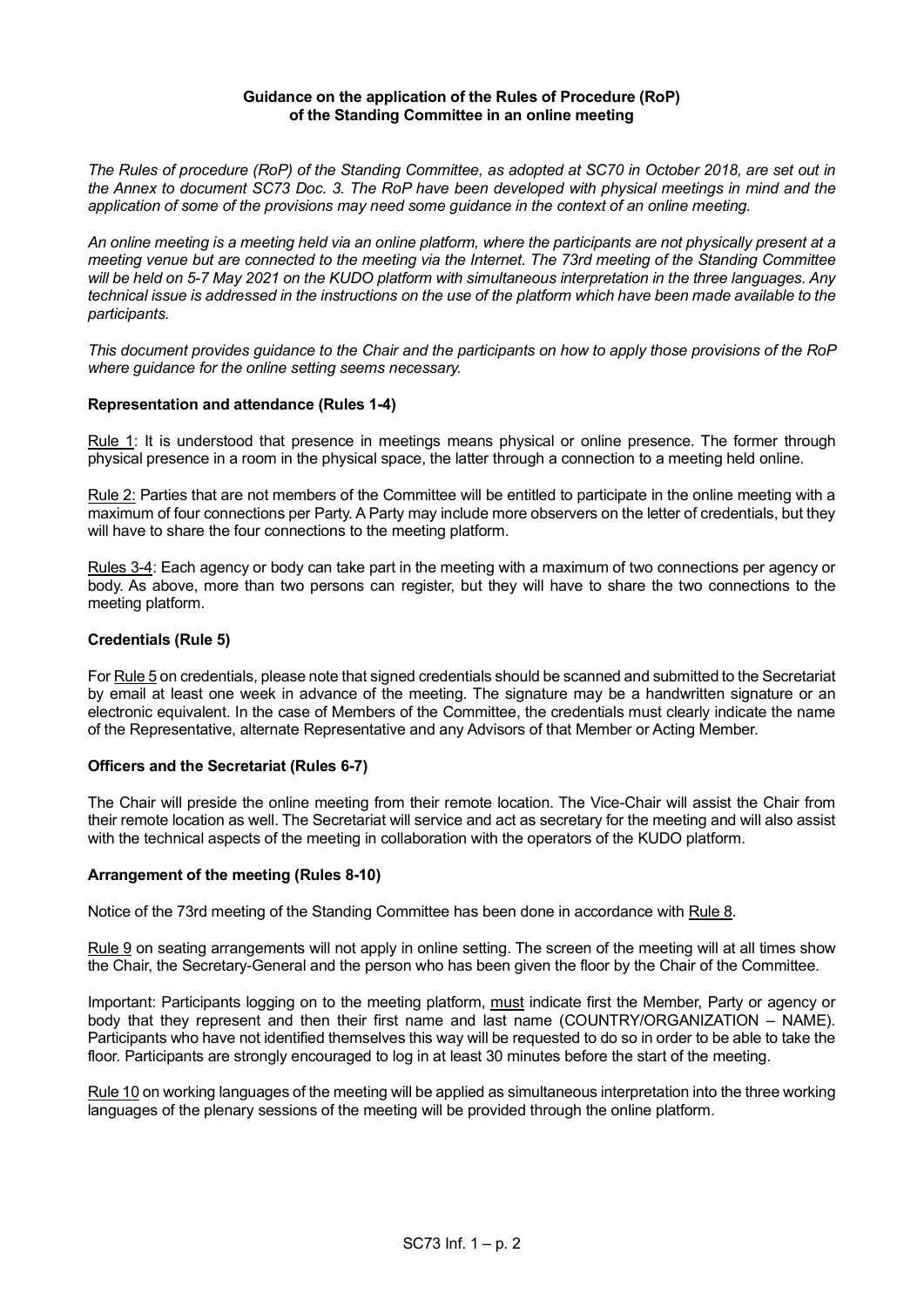# **Documents (Rules 11-12)**

Rule 11 on working documents requires no interpretation.

Rule 12 on information documents will apply with the exception that paper copies will not be required for distribution. Information documents submitted by Parties and by the Secretariat will be made available on the CITES website as usual. Information documents submitted by a clearly identified observer body or agency will be made accessible by the Secretariat as well.

#### **Rules of order and debate (Rules 13-16)**

Rule 13 on quorum shall mean that at least seven Regional Members or Acting Members from at least four regions are connected to the session. If a Member or Acting Member steps away from the meeting while leaving the device connected, they will be considered to be present in the meeting and count for the quorum.

If a Member or Acting Member is unwillingly disconnected for technical reasons, they should immediately alert the Secretariat (contact information will be provided in advance of the meeting) by an alternative means of communication and a technical solution should be found as soon as possible; the meeting will not be disrupted. The Member or Acting Member who was unwillingly disconnected from the meeting will be able to make their position known during the adoption of the executive summary or the summary record of each session (see below).

If more Members or Acting Members are disconnected from the meeting for technical reasons, the Chair may decide to adjourn the session until the matter is resolved. There is no Rule on adjournment of the session in the Rules of Procedures. However, Rule 21 of the RoP allows the Chair to apply the Rules of Procedure of the Conference of the Parties in matters not covered by the RoP of the Standing Committee; in this case Rule 18, paragraph 2 e) of the Rules of Procedure of the Conference of the Parties.

Rule 14: Participants that are duly identified in accordance with Rule 9 above will be able signify their desire to speak using the "Request to Speak" button on the KUDO Platform. Once the Chair calls upon the participant to take the floor, they will be able to turn on their microphone and camera and keep it on while they speak. Once the intervention is completed, they will release the microphone and the camera will be turned off.

A Member or a non-member Party wishing to make a point of order will be able to do so by using the "Point of Order" button on the KUDO Platform. This will allow the Chair to take up the point of order immediately.

In view of the time zone constraints and the duration of the online meeting, the Chair may need to propose time limits for speakers. Participants are invited to submit written statements in advance of the meeting.

Rule 15: In accordance with the Rules and normal practice, the Committee will as far as possible take decisions by consensus. Consensus means that no Member/Acting Member objects to the decision proposed by the Chair. If the Committee fails to reach consensus, the Chair or regional Members/Acting Members from at least two regions may call for a vote. In case of a vote, regional Committee Members/Acting Members will be called upon one by one by the Chair in the order decided by the Chair. They will express their vote by orally stating yes, no or abstain. In the event of such a roll-call vote, should any regional Member/Acting Member fail to cast a vote for any reason during the roll call, they shall be called upon a second time after the conclusion of the initial roll call. Should the Member/Acting Member fail to cast a vote on the second roll call, they shall be recorded as absent. The decision shall be taken by simple majority of the Members/Acting Members expressing an affirmative or negative vote. In case of a tie, the motion shall be considered rejected unless the tie is broken by the vote of the Depositary Government.

Rule 16 on closed sessions will apply in the following way: If a motion for a closed session is carried, the Committee shall postpone the discussion of the item to a later session that will be closed to other observers than Parties. The Secretariat will assist the Chair during the closed sessions.

## **Working groups (WGs) (Rule 17)**

The Standing Committee may establish such intersessional and in-session working groups as necessary in accordance with Rule 17.

In-session WGs will work in between the sessions of the plenary of the Committee without interpretation on an agreed platform and at agreed dates and times. The number of such WGs will be limited to those items where a